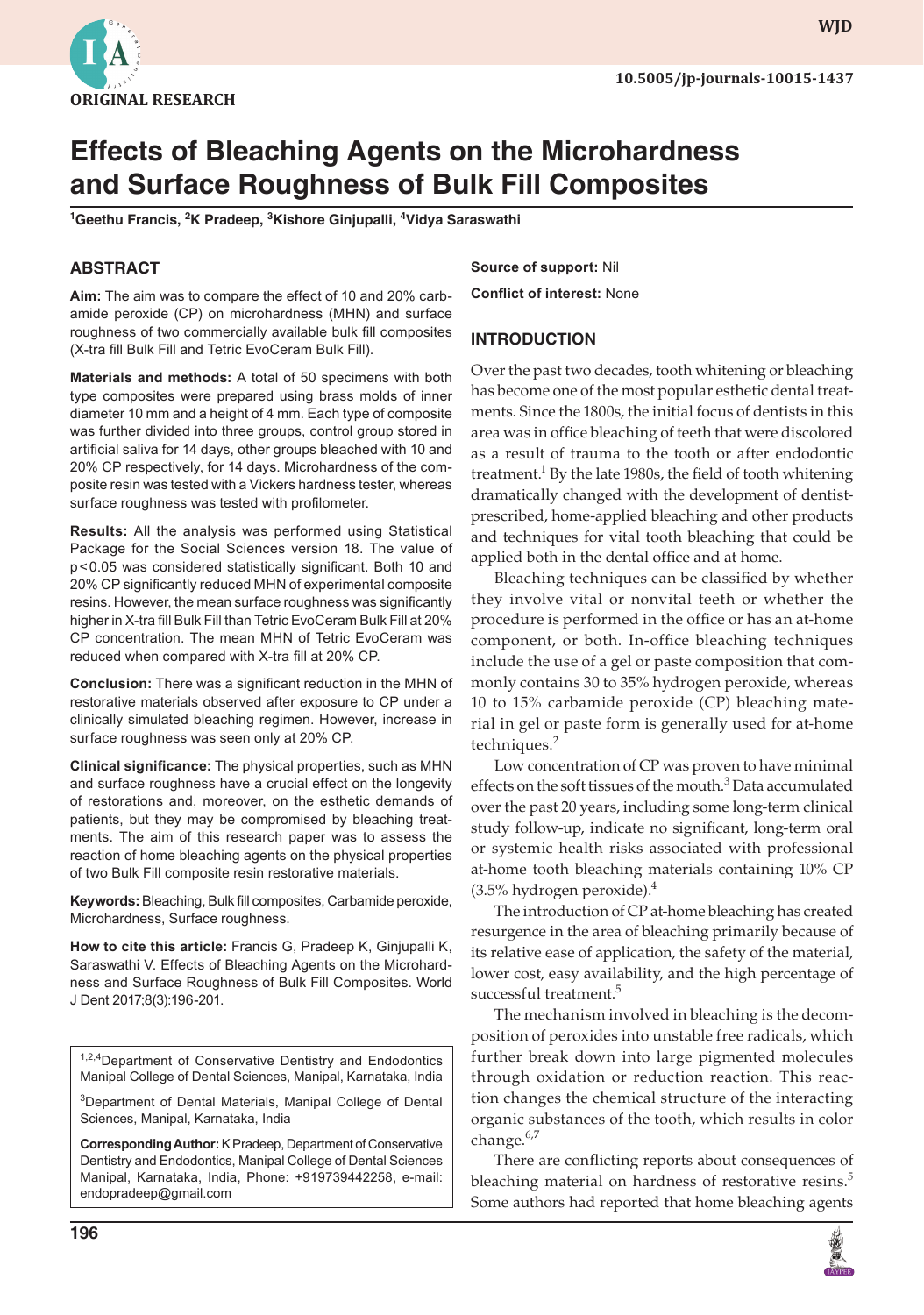may soften the resin composites, $8$  while other authors found no significant changes in the hardness. $9-11$ 

The physical properties of restorative materials, such as microhardness (MHN), flexural strength, flexural modulus, and fracture toughness, influence the quality and durability of restorations.<sup>12</sup> A reduction in MHN due to organic matrix erosion may enhance the roughness of restorations and may decrease their wear resistance.<sup>13</sup>

There is a definite correlation found between surface roughness and vital bacterial adhesion.<sup>14</sup> It appears that bleaching agents may affect the adherence of certain cariogenic microorganisms to the outer surfaces of composite resin restorations by altering surface texture.<sup>14</sup> Surface roughness has a major impact on esthetic appearance, discoloration of restorations, plaque accumulation, secondary caries, and gingival irritation.<sup>14</sup>

Composite resins have taken the world of restorative dentistry by storm ever since their advent in the 20th century. However, ever since their introduction, clinicians have faced a variety of challenges, such as with incremental placement, incorporating voids, contamination between increment layers, failures in bonding between layers, and extended treatment time for placement of layers and their polymerization. To overcome these disadvantages, "Bulk Fill" composites have been introduced. According to manufacturer, they can be cured up to 4 mm in single increment. Thus, the aim of this study was to compare the effect of home bleaching agents on MHN and surface roughness of two Bulk Fill composites.

# **Study Outline**

Table 1 describes the materials used in this study. Twentyfive specimens each were prepared with two high-viscosity Bulk Fill resin composites (Tetric EvoCeram Bulk Fill – TECBF, IVA shade Ivoclar Vivadent, Liechtenstein, X-tra fill, VOCO GmbH, Cuxhaven, Germany Universal shade) which were again subdivided into three more subgroups representing the different bleaching protocol. Hence, there were a total of four groups with a sample size of 10 each and two groups with a sample size of five each. The groups were as follows:

Group I: X-tra fill Bulk Fill composite resin treated with 10% CP for 8 hours/day for 14 days  $(n = 10)$ 

- Group II: X-tra fill Bulk Fill composite resin treated with 20% CP for 2 hours/day for 14 days  $(n = 10)$
- • *Group III*: Tetric EvoCeram Bulk Fill composite resin treated with 10% CP for 8 hours/day for 14 days  $(n = 10)$
- • *Group IV*: Tetric EvoCeram Bulk Fill composite resin treated with 20% CP for 2 hours/day for 14 days  $(n = 10)$
- Groups V and VI: Control group the samples were not bleached and were stored in artificial saliva at 37°C for 14 days.

## **Specimen Preparation**

Experimental composite resins were inserted into circular brass molds (10 mm inner diameter 4 mm thick) using a metal spatula. A mylar strip (3M ESPE, USA) was placed on top and pressed flat with a microscope slide to expel excess material and create a smooth surface.

Composites were then light-cured with a lightemitting diode curing unit (Bluephase Style, Ivoclar Vivadent) according to manufacturer's instructions. The output light intensity of the curing unit (1100 mW/cm<sup>2</sup>) was measured using calibrated Bluephase Meter (Ivoclar Vivadent) and verified periodically during the experiments. The polishing of the samples was carried out with Sof-Lex polishing disks (3M ESPE) in the descending order of granulation. The disks were used on slow speed for 10 seconds each. Then, the samples were placed at 37°C in distilled water for 24 hours to assure complete polymerization.

The samples in groups 1, 2, 3, and 4 were taken out of the distilled water and air-dried with a jet spray for 60 seconds before bleaching. Thereafter, the bleaching agent was applied onto the surface of the specimen using micro-brush for the stipulated time (10% CP 8 hours a day, and 20% CP 2 hours a day) and was washed with a water jet spray for 60 seconds before placing it back into the artificial saliva for the bleaching cycle on the next day. The bleaching procedure continued for 14 days. The control group samples were immersed in artificial saliva. All samples are stored in plastic container at 37°C.

| <b>Table 1.</b> Materials used in this study                                                                                   |                                               |                    |                             |                                                                                    |  |
|--------------------------------------------------------------------------------------------------------------------------------|-----------------------------------------------|--------------------|-----------------------------|------------------------------------------------------------------------------------|--|
| Materials                                                                                                                      | <b>Manufacturer</b>                           | LOT                | Type                        | Composition                                                                        |  |
| <b>Tetric EvoCeram Bulk Fill</b><br>composite                                                                                  | Ivoclar Vivadent AG.<br>Schaan, Liechtenstein | P84129             | <b>Bulk Fill composites</b> | Bis-GMA, UDMA, bis-EMA; barium glass,<br>YbF3, mixed oxide, prepolymerized fillers |  |
| X-tra fill Bulk Fill composite                                                                                                 | VOCO GmbH.<br>Cuxhaven, Germany               | 1245232            | <b>Bulk Fill composites</b> | Bis-GMA, UDMA, TEGDMA                                                              |  |
| Opalescent PF 10%                                                                                                              | Ultradent, product                            | B <sub>2</sub> HNF | Bleaching agent             | Potassium nitrate, fluoride, water pH: 6.5                                         |  |
| Opalescence PF20%                                                                                                              | Ultradent, product                            | <b>B25V3</b>       | Bleaching agent             | Potassium nitrate, fluoride, water pH: 6.5                                         |  |
| Ris CMA: Risphanol A glycidyl mathacrylata: UDMA: Urathana dimathacrylata: VhE3: Vttarhium (III) fluorida: TECDMA: Triathylana |                                               |                    |                             |                                                                                    |  |

Table 1: Materials used in this study

Bis-GMA: Bisphenol A-glycidyl methacrylate; UDMA: Urethane dimethacrylate; YbF3: Ytterbium (III) fluoride; TEGDMA: Triethylene glycol dimethacrylate; Bis-EMA: Ethoxylated bisphenol-A dimethacrylate

*World Journal of Dentistry, May-June 2017;8(3):196-201* **197**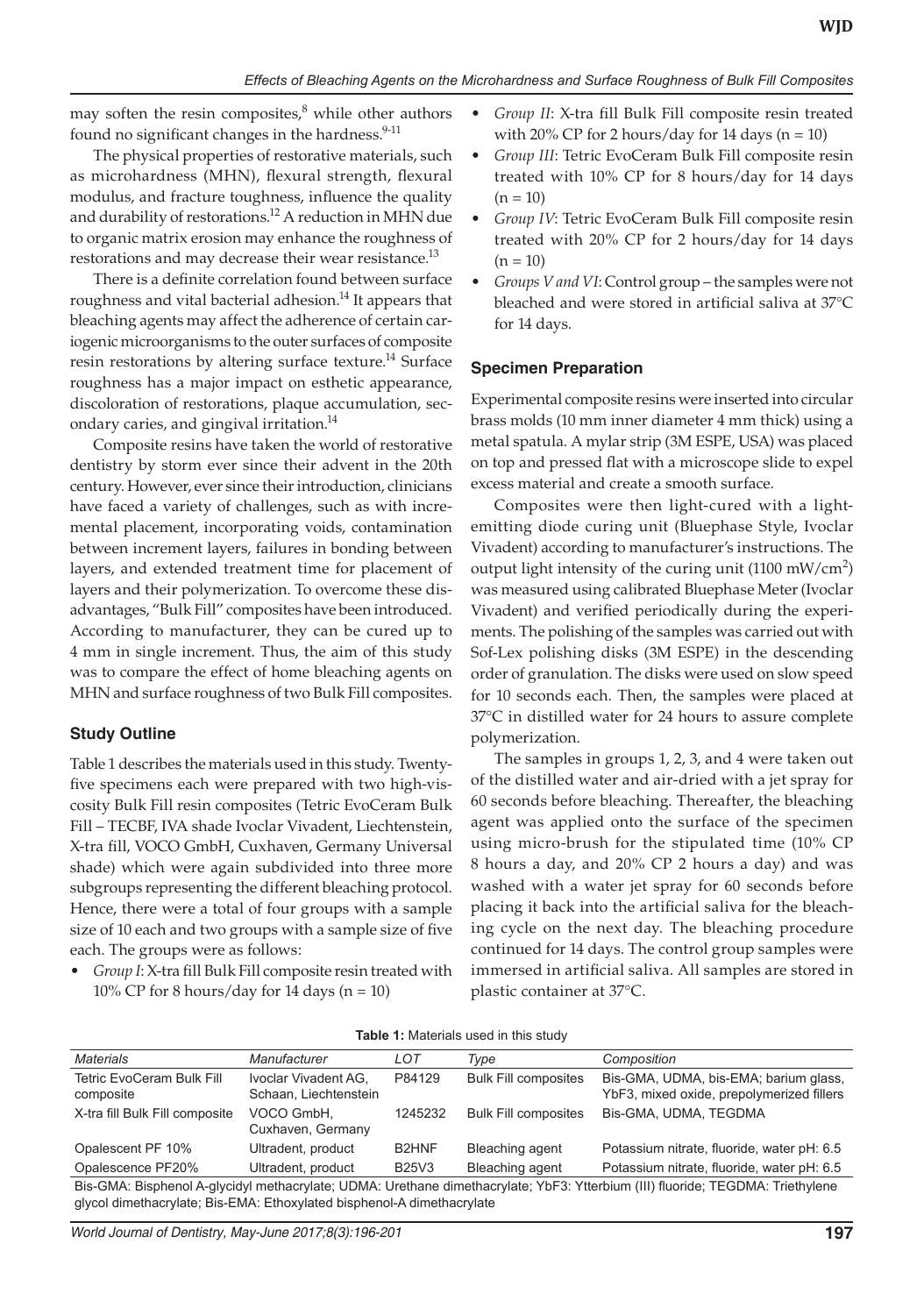| <b>Table 2:</b> Intragroup comparison of MHN between two Bulk Fill composite resins                                                       |                  |                   |                  |             |                   |
|-------------------------------------------------------------------------------------------------------------------------------------------|------------------|-------------------|------------------|-------------|-------------------|
|                                                                                                                                           | Group            |                   |                  |             |                   |
|                                                                                                                                           | Control          | 10% CP            | 20% CP           |             |                   |
| Composite                                                                                                                                 | <b>Mean</b> ±SD  | $Mean \pm SD$     | $Mean \pm SD$    | p-value     | Post hoc test     |
| X-tra fill                                                                                                                                |                  |                   |                  |             |                   |
| <b>MHN</b>                                                                                                                                | $86.46 \pm 3.78$ | $80.50 \pm 8.94$  | $63.29 \pm 4.75$ | $< 0.001$ S | 10%, control >20% |
| <b>Tetric EvoCeram Bulk Fill</b>                                                                                                          |                  |                   |                  |             |                   |
| <b>MHN</b>                                                                                                                                | $80.87 \pm 2.13$ | $75.01 \pm 13.15$ | $57.99 \pm 4.61$ | $< 0.001$ S | Control $>20\%$   |
| <sup>†</sup> ANOVA with post hoc Tukey's test; <sup>‡</sup> ANOVA with post hoc Games–Howell test; SD: Standard deviation; S: Significant |                  |                   |                  |             |                   |

**Table 3:** Intragroup comparison of surface roughness between two Bulk Fill composite resins

|                                                | Group           |                 |                 |            |               |
|------------------------------------------------|-----------------|-----------------|-----------------|------------|---------------|
|                                                | Control         | 10% CP          | 20% CP          |            |               |
| Composites                                     | $Mean \pm SD$   | $Mean \pm SD$   | $Mean \pm SD$   | p-value    | Post hoc test |
| X-tra fill                                     |                 |                 |                 |            |               |
| Roughness                                      | $2.46 \pm 0.81$ | $2.66 \pm 2.79$ | $3.06 \pm 1.59$ | 0.784 NS   |               |
| <b>Tetric EvoCeram Bulk Fill</b>               |                 |                 |                 |            |               |
| Roughness                                      | $1.39 \pm 1.81$ | $2.58 \pm 1.59$ | $0.25 \pm .05$  | $0.064$ NS |               |
| OD. Of and and davisting. MO, Mat almotting at |                 |                 |                 |            |               |

SD: Standard deviation; NS: Not significant

## **Vickers Hardness Testing**

After 24 hours, the composite specimens were placed under an MHN indentation device. Indentations were made at a fixed load of 1 kg for 15 seconds. This procedure was carried out thrice to produce three different indentations at three different points. Thereafter, the mean readings of the indentations were calculated accordingly. The indentations were observed under 100× magnification and the Vickers hardness number was digitally computed by measuring the dimensions of the indentation using the formula:

VHN = 1854.4 × (*F*/*d*²)

where,  $F =$  test load in Newton,

*d* = average of the two diagonals of an indentation in mm.

## **Surface Roughness Measurement**

The surface roughness of the specimens was measured using a white-light three-dimensional (3D) noncontact optical profilometer (WYKO, Veeco, Plainview, NY, USA). On each specimen, scans were made at four randomly selected locations. The surfaces were studied at a magnification of 10.38× and an image size of 736 mm × 480 mm. The actual surface roughness was calculated from each measurement and data were expressed as Sa (arithmetic average of the 3D roughness surface profile).

## **RESULTS**

All the analysis was performed using Statistical Package for the Social Sciences version 18. The value of  $p < 0.05$ was considered statistically significant.

#### **Intragroup Comparison**

X-tra fill Bulk Fill composite resin showed a significant difference in the mean MHN among the control, 10 and 20% CP. *Post hoc* test showed that control and 10% CP had significantly higher mean MHN than 20% CP. No significant difference was seen between control and 10% CP (Table 2).

In Tetric EvoCeram Bulk Fill, there was overall significant difference in the mean MHN among the control, 10% CP, and 20% CP. *Post hoc* test showed that control had significantly higher mean MHN than 20% CP. No other significant differences were seen (Table 2).

There was no significant difference in the mean surface roughness among the control, 10% CP, and 20% CP in X-tra fill Bulk Fill and Tetric EvoCeram Bulk Fill respectively (Table 3).

#### **Intergroup Comparison**

X-tra fill Bulk Fill had significantly higher mean MHN than Tetric EvoCeram Bulk Fill in THE control group compared with 10 and 20% CP. However, there was no significant difference in the mean MHN between X-tra fill Bulk Fill and Tetric EvoCeram Bulk Fill at 10 and 20% CP concentrations (Table 4).

| <b>Table 4:</b> Intergroup comparison of MHN between two Bulk Fill |  |  |  |
|--------------------------------------------------------------------|--|--|--|
| composite resins                                                   |  |  |  |

|                                                             | Composite              |                   |          |  |
|-------------------------------------------------------------|------------------------|-------------------|----------|--|
|                                                             | <b>Tetric EvoCeram</b> |                   |          |  |
|                                                             | X-tra fill             | <b>Bulk Fill</b>  |          |  |
| Group                                                       | $Mean \pm SD$          | $Mean \pm SD$     | p-value  |  |
| Control                                                     |                        |                   |          |  |
| <b>MHN</b>                                                  | $86.46 \pm 3.78$       | $80.87 \pm 2.13$  | 0.02S    |  |
| 10%                                                         |                        |                   |          |  |
| <b>MHN</b>                                                  | $80.50 \pm 8.94$       | $75.01 \pm 13.15$ | 0.462 NS |  |
| 20%                                                         |                        |                   |          |  |
| <b>MHN</b>                                                  | $63.29 \pm 4.75$       | $57.99 \pm 4.61$  | 0.111S   |  |
| SD: Standard deviation, S: Significant, NS: Not significant |                        |                   |          |  |

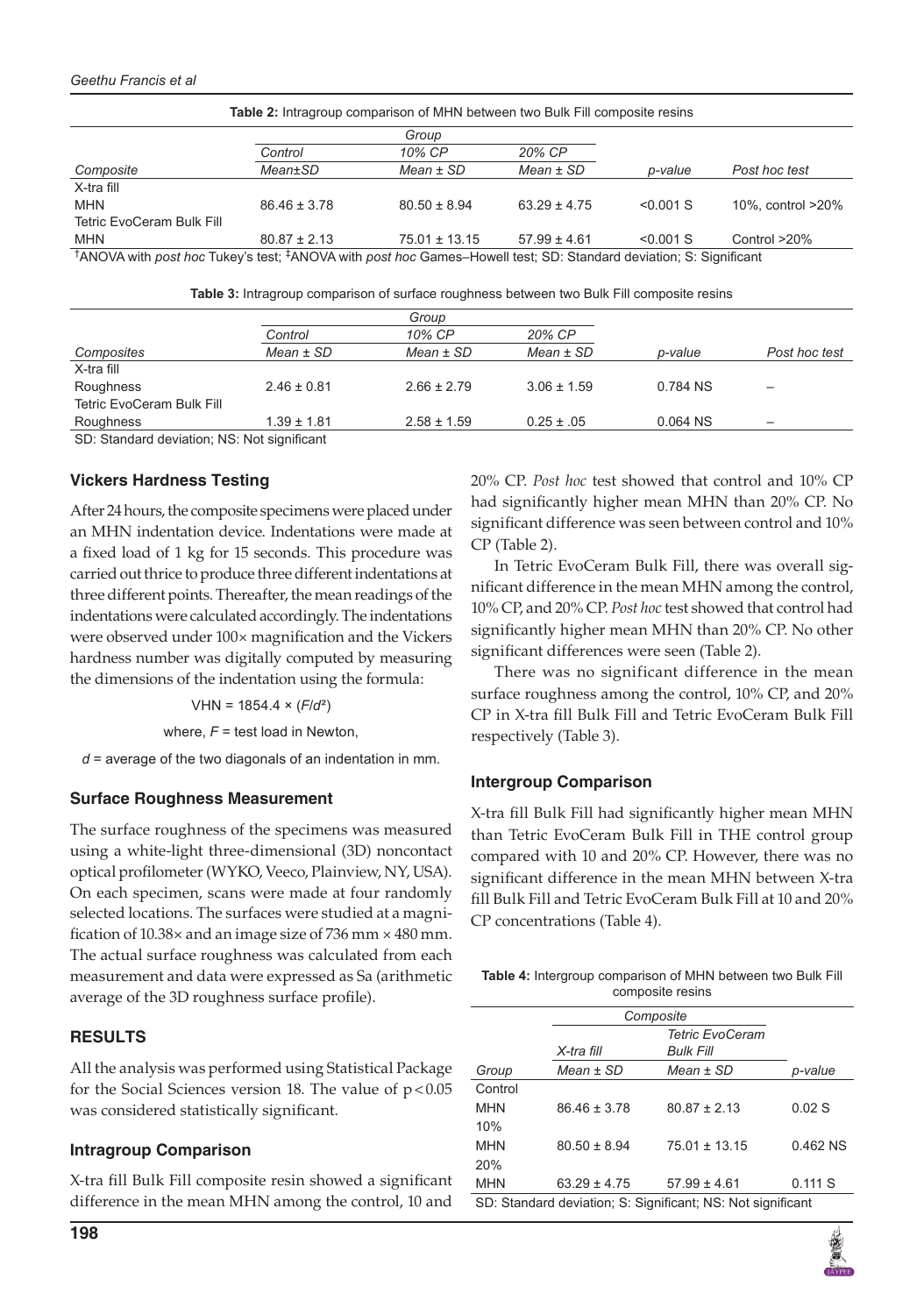### *Effects of Bleaching Agents on the Microhardness and Surface Roughness of Bulk Fill Composites*

| <b>Table 5:</b> Intergroup comparison of surface roughness between |  |  |  |  |
|--------------------------------------------------------------------|--|--|--|--|
| two Bulk Fill composite resins                                     |  |  |  |  |

|                  | Composite                                                |                 |          |
|------------------|----------------------------------------------------------|-----------------|----------|
|                  | <b>Tetric EvoCeram</b><br><b>Bulk Fill</b><br>X-tra fill |                 |          |
| Group            | $Mean \pm SD$                                            | $Mean \pm SD$   | p-value  |
| Control          |                                                          |                 |          |
| Roughness<br>10% | $2.46 + 0.81$                                            | $1.39 \pm 1.81$ | 0.262S   |
| Roughness<br>20% | $2.66 + 2.79$                                            | $2.58 \pm 1.59$ | 0.954 NS |
| Roughness        | $3.06 \pm 1.59$                                          | $0.25 \pm 0.05$ | 0.017S   |

Independent sample t-test, SD: Standard deviation; S: Significant; NS: Not significant

There was no significant difference in the mean surface roughness between X-tra fill Bulk Fill and Tetric EvoCeram Bulk Fill in control and 10% concentration. However, the mean surface roughness was significantly higher in X-tra fill Bulk Fill than Tetric EvoCeram Bulk Fill at 20% CP concentration (Table 5).

# **DISCUSSION**

After the eruption of the tooth, aging, pulp necrosis, and iatrogenesis are the main causes of intrinsic discoloration. Coffee, tea, red wine, carrots, oranges, and tobacco give rise to extrinsic stain.<sup>15</sup> Exposure to high levels of fluoride, tetracycline administration, inherited developmental disorders, and trauma to the developing tooth may result in preeruptive discoloration.<sup>15</sup> Nowadays the demand for noninvasive treatment increasing from patients, bleaching is a conservative alternative treatment for discolored teeth.<sup>16</sup>

Most common bleaching products are hydrogen peroxide and CP-based products; 10% CP bleaching agent is the most commonly used at-home bleaching product. Carbamide peroxide decomposes to release hydrogen peroxide in an aqueous medium; 10% CP yields roughly 3.5% hydrogen peroxide. Range of concentrations of CP available includes 15, 20, 22, and 30% solution.<sup>17</sup>

Decrease in MHN leads to degradation of resin matrix which leads to discoloration of restorative resins.<sup>6</sup> Hence, the surface MHN of composite resins should not be changed after restoration in the mouth. Recently, due to increasing number of patients for bleaching treatment, the best restorative material should remain stable during chemical process of bleaching.

The bleaching protocol in the present study was designed to simulate treatment of teeth under cycling conditions of bleach and saliva exposure which is encountered under *in situ* conditions. It is observed that due to hydrolytic degradation by artificial saliva, the MHN of control group is less compared with baseline values.

The lower values of MHN postbleaching of restorative resins were mainly due to the oxidation and degradation of resinous matrix.<sup>13</sup> Furthermore, free radicals produced by peroxides may affect the resin-filler bond and result in filler-matrix debonding.<sup>16</sup> They result in a softening of composite resin and reduction in MHN. The decrease in MHN not only pertains to the surface of bleached composite but also to deeper layers up to 2 mm.<sup>15</sup> Tetric Evo-Ceram Bulk Fill composites have ivocerin incorporated in it which would result in softening after bleaching procedure and could be one of the reasons for reduced MHN when compared with X-tra fill Bulk Fill composites.<sup>18</sup> In X-tra fill Bulk Fill composite resin, the organic matrix is composed mainly of bisphenol A glycidyl methacrylate, urethane dimethacrylate, and triethylene glycol-dimethacrylate, while its inorganic particles comprise 70.1% of the volume.<sup>19</sup> However, according to Leprince et al<sup>20</sup> X-tra fill is similar to microhybrid restorative materials with high-filler loading possibly explaining high MHN, which is in accordance with the present study. The MHN of nanocomposites decreased with increase in concentration of  $\mathbb{CP}^{21}$ . This is in accordance with the present study.

Yap and Wattanapayungkul<sup>14</sup> showed that resinbased restoratives may be significantly roughened by the extended use of at-home bleaching agents. Bleaching may cause microscopic cracks, resulting in an increase in surface roughness, as shown in the scanning electron microscopic pictures.<sup>2,14,22</sup> Bailey and Swift<sup>3</sup> suggested that the surface changes mainly due to complex interactions inside the multicomponent bleaching materials and loss of matrix, rather than filler particles. Yap and Wattanapayungkul<sup>14</sup> suggested that differences between the materials could be a result of the difference in resin matrix components and filler size.

Lainovic et al<sup>23</sup> in a study on nanohybrid (FiltekZ550 and Tetric EvoCeram), nanofilled (FiltekZ250), and microhybrid (Gradia direct) materials concluded that all composites exhibited surface roughness. However, Tetric EvoCeram exhibited less surface roughness. This result supports the present study.

Tetric EvoCeram has glass fillers that have lesser wear and favorable polishing property, lower surface roughness, and high gloss compared with X-tra fill. The differences in the composite roughness and MHN values obtained after the same bleaching regime may be related to the different polymers in their organic matrix, and their filler content and particle size. $24,25$ 

There is limited scientific evidence regarding the effect of bleaching solutions on MHN of restorative resins.<sup>3,26,27</sup> Along with oxidizing agent used in the at-home bleaching agents, an additive called carbopol (carboxy polymethylene) may be added to increase the viscosity of gel that in turn improves bonding to the enamel surface and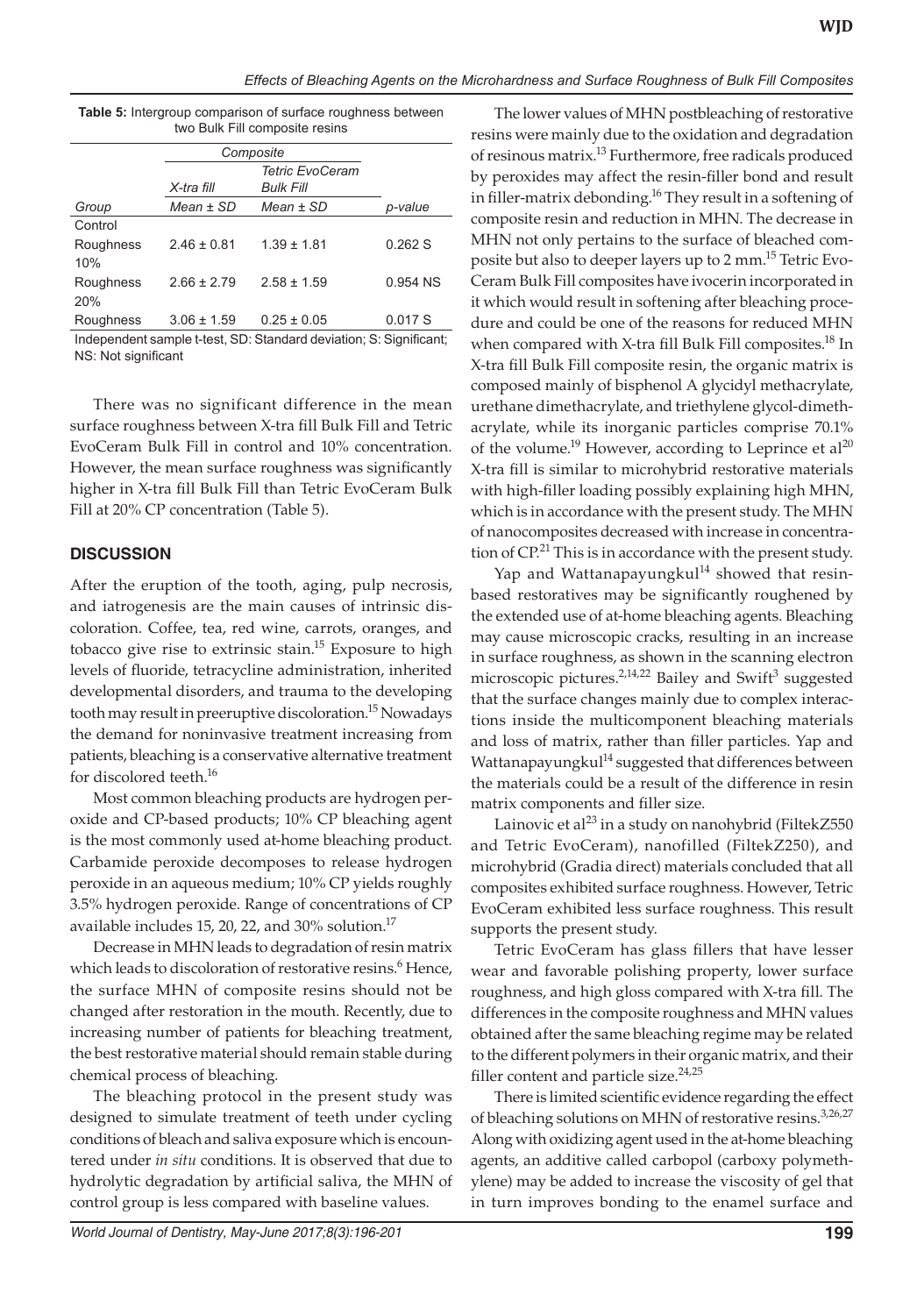#### *Geethu Francis et al*

prolongs the liberation of oxygen. This additive makes the gel contained within the tray better and decreases the chemical interaction. The changes in the surface of restorative resins were mainly due to reactions inside the multicomponent bleaching materials rather than by one component.<sup>3</sup>

One factor which influences these interactions is pH value.12 It will cause alterations in MHN of restorative resins.11,16 Lower pH of bleaching agents influences the integrity of the dental hard tissue. It is mainly due to peroxide concentration in bleaching agents which increases the acidity. Hence, it is advised to maintain peroxide levels at optimal level so that pH will be maintained at  $7.24$ 

From this study, it can be inferred that MHN and surface roughness of Bulk Fill composite resin was affected by bleaching agents. Furthermore, since it is an *in vitro* study, the clinical scenario cannot be simulated completely. Besides MHN and surface roughness, degree of conversion, depth of cure, and surface roughness evaluation using atomic force microscopy can also provide substantial evidence with respect to the extent of polymerization and mechanical properties of dental composites.

It is always better to use bleaching agents under dentist supervision. However, we can replace fillings only where esthetics is priority.

# **CONCLUSION**

Based on the results of this study, it can be concluded that:

- There was a significant reduction in the MHN of restorative materials observed after exposure to CP agents under a clinically simulated bleaching regimen.
- There was overall significant difference in the mean MHN among the control, 10% CP, and 20% CP in both groups. The mean MHN was significantly higher in X-tra fill than Tetric EvoCeram Bulk Fill at 20% CP concentration.
- The mean surface roughness was significantly higher in X-tra fill than Tetric EvoCeram Bulk Fill at 20% CP concentration.
- The clinicians make sure that their patients with composite restorations should be aware of the changes that may occur during whitening, as well as the possibility that their bleached restorations may need to be polished or replaced at the end of the treatment.

# **REFERENCES**

- 1. Available from: http://www.ada.org/~/media/ADA/ Science%20and%20Research/Files/guide\_home\_bleach. ashx. [Last accessed on 2016 Dec;11]
- 2. Attin T, Hannig C, Wiegand A, Attin R. Effect of bleaching on restorative materials and restorations – a systematic review. Dent Mater 2004 Nov;20(9):852-861.
- 3. Bailey SJ, Swift EJ Jr. Effects of home bleaching products on composite resins. Quintessence Int 1992 Jul;23(7):489-494.
- 4. Freire A, Archegas LR, de Souza EM, Vieira S. Effect of storage temperature on pH of in-office and at-home dental bleaching agents. Acta Odontol Latinoam 2009;22(1):27-31.
- 5. Greenwall L. Bleaching techniques in restorative dentistry. An Illustrated Guide. 1st ed. London: Martin Dunitz Ltd.; 2001.
- 6. Haywood VB, Heymann HO. Nightguard vital bleaching. Quintessence Int 1989 Mar;20(3):173-176.
- 7. Kelleher MG, Roe FJ. The safety-in-use of 10% carbamide peroxide (Opalescence) for bleaching teeth under the supervision of a dentist. Br Dent J 1999 Aug 28;187(4):190-194.
- 8. Okada K, Tosaki S, Hirota K, Hume WR. Surface hardness change of restorative filling materials stored in saliva. Dent Mater 2001 Jan;17(1):34-39.
- Brandrup J, Immergut EH, Grulke EA. Polymer handbook. 4th ed. New York: John Wiley and Sons; 1989.
- 10. Ritter AV, Leonard RH Jr, St Georges AJ, Caplan DJ, Haywood VB. Safety and stability of nightguard vital bleaching: 9 to 12 years post-treatment. J Esthet Restor Dent 2002;14(5): 275-285.
- 11. Rodrigues JA, Basting RT, Serra MC, Rodrigues AL Jr. Effect of 10% carbamide peroxide dental bleaching on microhardness of filled and unfilled sealant materials. Am J Dent 2001;14: 67-71.
- 12. Shannon H, Spencer P, Gross K, Tira D. Characterization of enamel exposed to 10% carbamide peroxide bleaching agents. Quintessence Int 1993 Jan;24(1):39-44.
- 13. Taher NM. The effect of bleaching agents on the surface hardness of tooth colored restorative materials. J Contemp Dent Pract 2005 May 15;6(2):18-26.
- 14. Yap AU, Wattanapayungkul P. Effects of in-office tooth whiteners on hardness of tooth-colored restoratives. Oper Dent 2002 Mar-Apr;27(2):137-141.
- 15. Srinivasan K, Chitra S. Effects of different concentrations of bleaching agent on the micro hardness of restorative materials – an *in vitro* study. J Res Med Dent Sci 2015;3(3): 188-193.
- 16. Prabhakar R, Sahana S, Mahantesh T, Vishwas TD. Effects of different concentrations of bleaching agent on the micro hardness and shear bond strength of restorative materials – an *in vitro* study. J Dent Oral Hyg J Dent Oral Hyg 2010;2: 7-14.
- 17. Kihn PW, Barnes DM, Romberg E, Peterson K. A clinical evaluation of 10 percent vs 15 percent carbamide peroxide tooth-whitening agents. J Am Dent Assoc 2000 Oct;131(10): 1478-1484.
- 18. Available from: http://www.ivoclarvivadent.in/zooluwebsite/media/document. [Last accessed 2016 Dec;11]
- 19. Caixeta RV, Guiraldo RD, Kaneshima EN, Barbosa AS, Picolotto CP, Lima AE, Gonini Júnior A, Berger SB. Pushout bond strength of restorations with bulk-fill, flow, and conventional resin composites. ScientificWorldJournal 2015;2015:452976.
- 20. Leprince JG, Palin WM, Vanacker J, Sabbagh J, Devaux J, Leloup G. Physico-mechanical characteristics of commercially available bulk-fill composites. J Dent 2014 Aug;42(8): 993-1000.
- 21. Bahannan SA. Effects of different bleaching agent concentrations on surface roughness and microhardness of esthetic restorative materials. Saudi J Dent Res 2015;6:124-128.